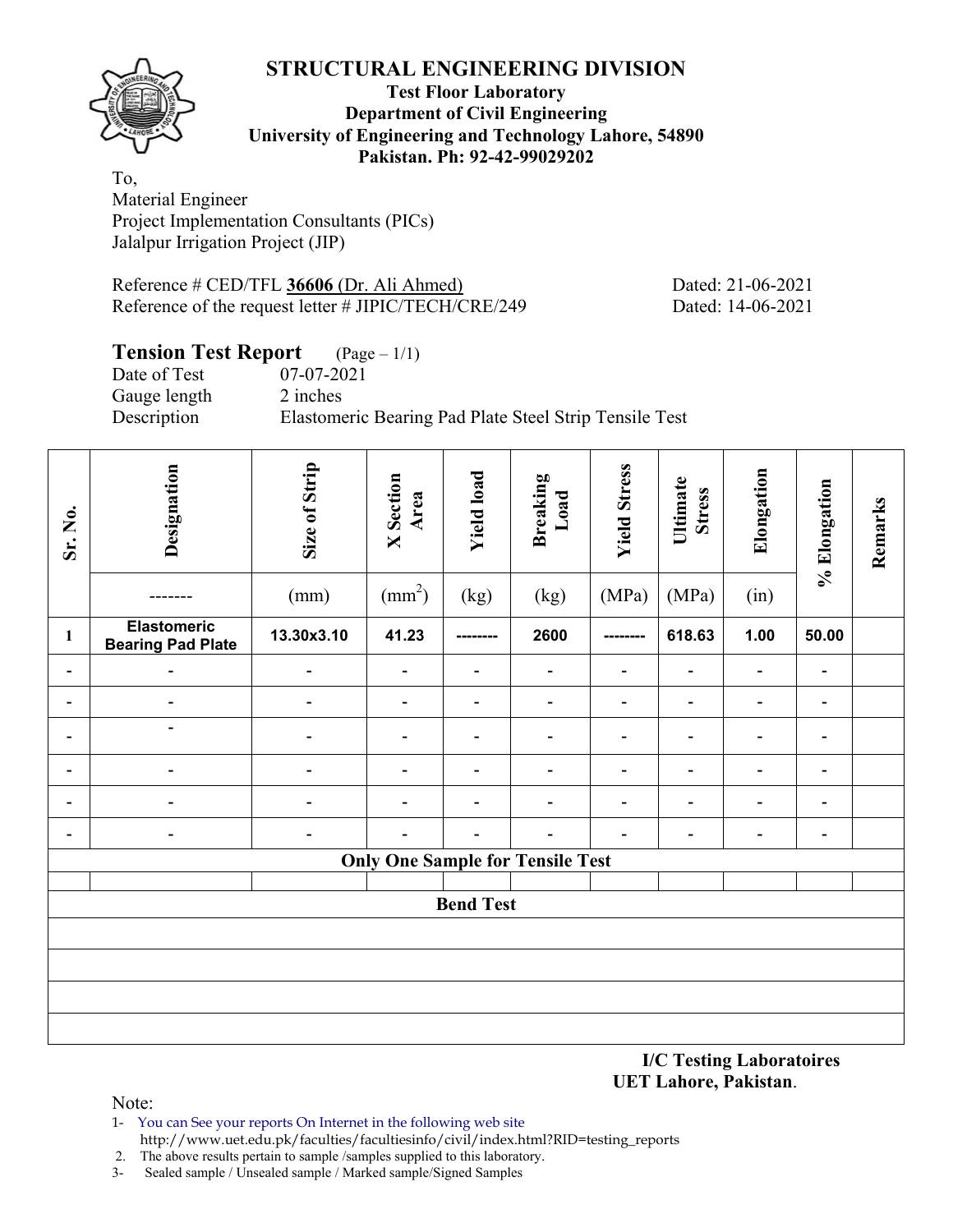

**Test Floor Laboratory Department of Civil Engineering University of Engineering and Technology Lahore, 54890 Pakistan. Ph: 92-42-99029202** 

To, CEO Bemsol Pvt. Ltd Structural Strengthening Silos at Kohat Cement

Reference # CED/TFL **36687** (Dr. Ali Ahmed) Dated: 05-07-2021 Reference of the request letter # BPL/UET/202107031 Dated: 003-07-2021

#### **Tension Test Report** (Page – 1/4)

Gauge length 640 mm

Date of Test 07-07-2021 Description Steel Strand Tensile Test as per ASTM A-416-94a

| Sr. No.                  | <b>Nominal</b><br><b>Diameter</b> | <b>Nominal</b><br>Weight | <b>Measur</b><br>ed<br>weight |                          | <b>Yield strength</b><br>clause $(6.3)$ | <b>Breaking</b><br>strength<br>clause $(6.2)$ |        | Modulus of<br>Elasticity<br>Young's | % Elongation | Remarks / Coil No. |
|--------------------------|-----------------------------------|--------------------------|-------------------------------|--------------------------|-----------------------------------------|-----------------------------------------------|--------|-------------------------------------|--------------|--------------------|
|                          | (mm)                              | (kg/km)                  | (kg/km)                       | (kg)                     | (kN)                                    | (kg)                                          | (kN)   | E, GPa                              |              |                    |
| $\mathbf{1}$             | 15.24(0.6")                       | 1102.0                   | 1120.0                        | 24000                    | 235.44                                  | 27300                                         | 267.81 | 199                                 | >3.50        | 21019016-3         |
| $\mathbf 2$              | 15.24(0.6")                       | 1102.0                   | 1131.0                        | 25000                    | 245.25                                  | 27300<br>267.81                               |        | 198                                 | >3.50        | 21011014-6         |
| $\overline{\mathbf{3}}$  | 15.24(0.6")                       | 1102.0                   | 1120.0                        | 24100                    | 236.42                                  | 26900                                         | 263.89 | 199                                 | >3.50        | 21019019-7         |
| $\blacksquare$           | $\overline{\phantom{a}}$          |                          | $\blacksquare$                | $\overline{\phantom{a}}$ | $\overline{\phantom{a}}$                | $\overline{\phantom{a}}$                      |        | $\overline{\phantom{a}}$            |              |                    |
| $\overline{\phantom{a}}$ | $\blacksquare$                    | $\blacksquare$           |                               | $\overline{\phantom{a}}$ | $\overline{\phantom{a}}$                |                                               |        | $\overline{\phantom{a}}$            |              |                    |
| $\overline{\phantom{a}}$ |                                   |                          |                               | $\overline{\phantom{a}}$ | $\overline{\phantom{a}}$                |                                               |        | $\overline{\phantom{0}}$            |              |                    |
|                          |                                   |                          |                               |                          |                                         | Only three samples for Test                   |        |                                     |              |                    |

Note:

1. Modulus of Elasticity is based on nominal steel area of the steel strand vide clause 13.3 of ASTM – A416a

2. Load versus percentage strain graphs are attached

**I/C Testing Laboratoires UET Lahore, Pakistan**.

Note:

1- You can See your reports On Internet in the following web site http://www.uet.edu.pk/faculties/facultiesinfo/civil/index.html?RID=testing\_reports

2. The above results pertain to sample /samples supplied to this laboratory.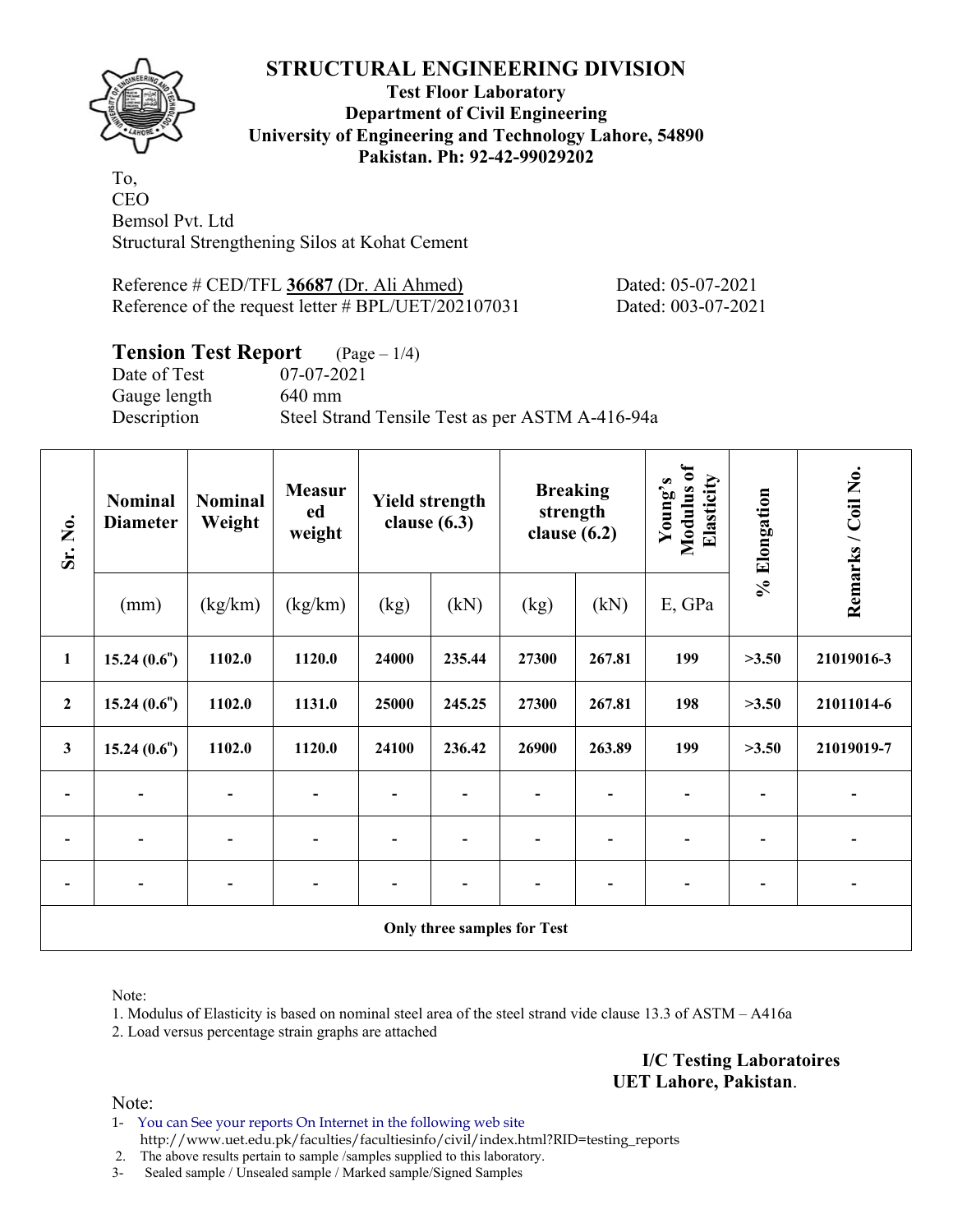

**Test Floor Laboratory Department of Civil Engineering University of Engineering and Technology Lahore, 54890 Pakistan. Ph: 92-42-99029202** 

To, **CEO** Bemsol Pvt. Ltd Structural Strengthening Silos at Kohat Cement

Reference # CED/TFL **36687** (Dr. Ali Ahmed) Dated: 05-07-2021 Reference of the request letter # BPL/UET/202107031 Dated: 003-07-2021

**Graph** (Page – 2/4)



**I/C Testing Laboratoires UET Lahore, Pakistan**.

- 1- You can See your reports On Internet in the following web site http://www.uet.edu.pk/faculties/facultiesinfo/civil/index.html?RID=testing\_reports
- 2. The above results pertain to sample /samples supplied to this laboratory.
- 3- Sealed sample / Unsealed sample / Marked sample/Signed Samples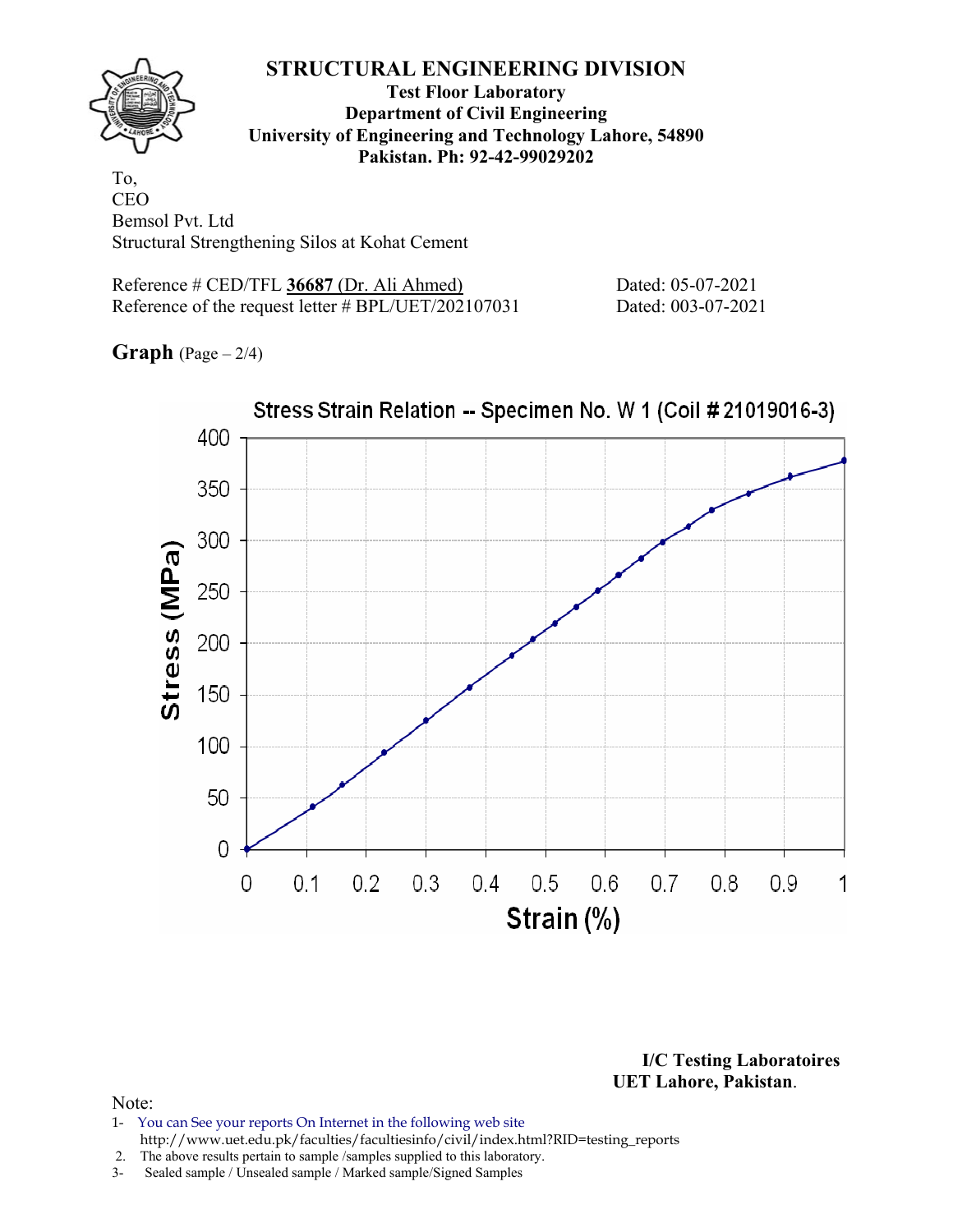

**Test Floor Laboratory Department of Civil Engineering University of Engineering and Technology Lahore, 54890 Pakistan. Ph: 92-42-99029202** 

To, CEO Bemsol Pvt. Ltd Structural Strengthening Silos at Kohat Cement

Reference # CED/TFL **36687** (Dr. Ali Ahmed) Dated: 05-07-2021 Reference of the request letter # BPL/UET/202107031 Dated: 003-07-2021

**Graph** (Page – 3/4)



**I/C Testing Laboratoires UET Lahore, Pakistan**.

- 1- You can See your reports On Internet in the following web site http://www.uet.edu.pk/faculties/facultiesinfo/civil/index.html?RID=testing\_reports
- 2. The above results pertain to sample /samples supplied to this laboratory.
- 3- Sealed sample / Unsealed sample / Marked sample/Signed Samples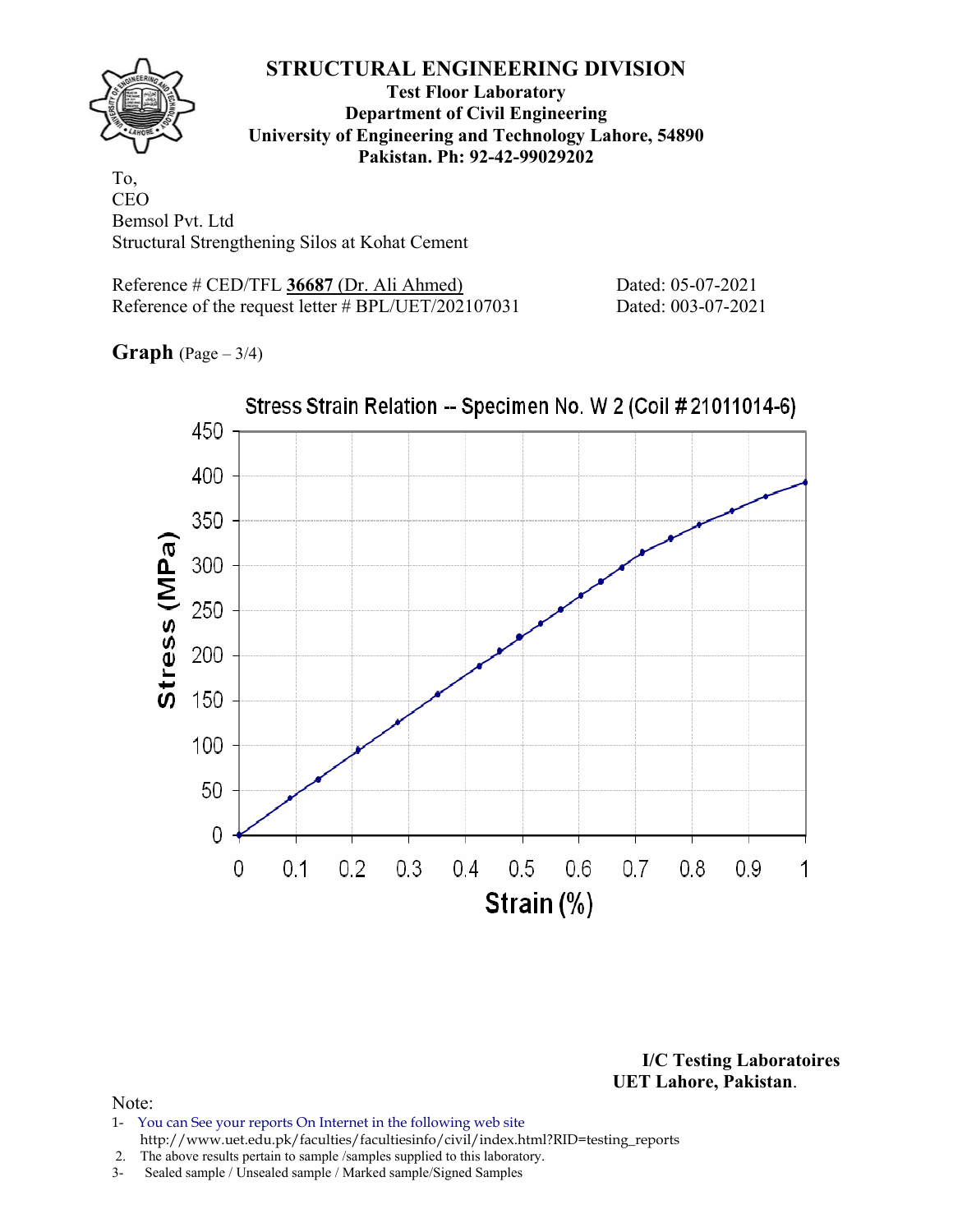

**Test Floor Laboratory Department of Civil Engineering University of Engineering and Technology Lahore, 54890 Pakistan. Ph: 92-42-99029202** 

To, CEO Bemsol Pvt. Ltd Structural Strengthening Silos at Kohat Cement

Reference # CED/TFL **36687** (Dr. Ali Ahmed) Dated: 05-07-2021 Reference of the request letter # BPL/UET/202107031 Dated: 003-07-2021

**Graph** (Page – 4/4)



**I/C Testing Laboratoires UET Lahore, Pakistan**.

- 1- You can See your reports On Internet in the following web site http://www.uet.edu.pk/faculties/facultiesinfo/civil/index.html?RID=testing\_reports
- 2. The above results pertain to sample /samples supplied to this laboratory.
- 3- Sealed sample / Unsealed sample / Marked sample/Signed Samples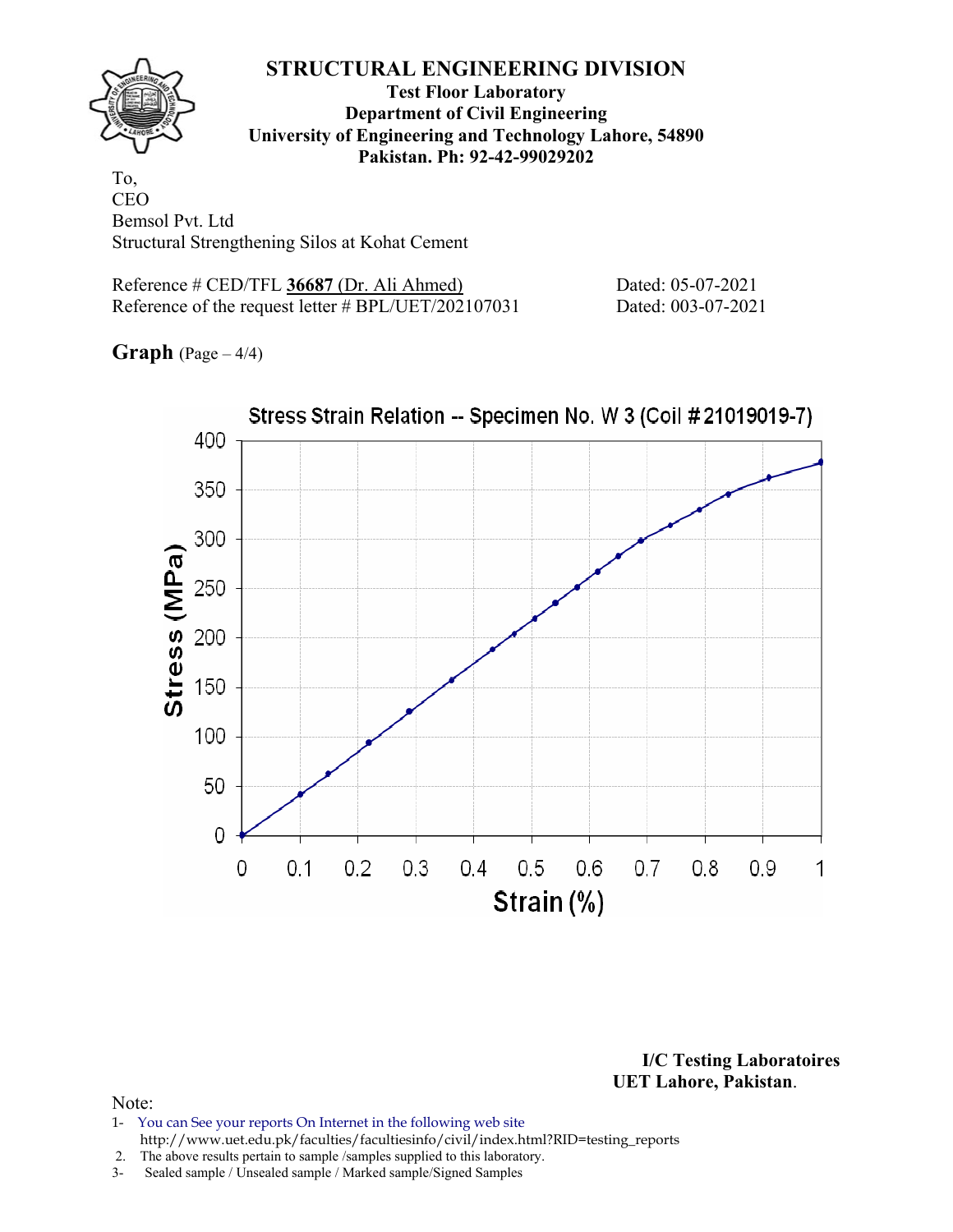**Test Floor Laboratory Department of Civil Engineering University of Engineering and Technology Lahore, 54890 Pakistan. Ph: 92-42-99029202** 

To, Manager Construction Orient Electronics (Pvt) Ltd Construction of Orient Square Hotel Tower Johar Town

| Reference # CED/TFL 36697 (Dr. Ali Ahmed)                                           | Dated: 06-07-2021 |
|-------------------------------------------------------------------------------------|-------------------|
| Reference of the request letter # OSH-SO/UET/KamranTest/050721-27 Dated: 05-07-2021 |                   |

# **Tension Test Report** (Page -1/1)<br>Date of Test 07-07-2021

Date of Test Gauge length 8 inches

Description Deformed Steel Bar Tensile and Bend Test as per ASTM-A615

| Sr. No.                  | Weight                   |                          | Diameter/<br><b>Size</b><br>(mm) |                          | Area<br>$(in^2)$         | <b>Yield load</b>                                   | <b>Breaking</b><br>Load |         | <b>Yield Stress</b><br>(psi)                                    |         | <b>Ultimate Stress</b><br>(psi) | Elongation               | % Elongation                 | Remarks |
|--------------------------|--------------------------|--------------------------|----------------------------------|--------------------------|--------------------------|-----------------------------------------------------|-------------------------|---------|-----------------------------------------------------------------|---------|---------------------------------|--------------------------|------------------------------|---------|
|                          | $\frac{2}{10}$           | Nominal                  | Actual                           | Nominal<br><b>Actual</b> |                          | (kg)                                                | (kg)                    | Nominal | Actual                                                          | Nominal | <b>Actual</b>                   | (inch)                   |                              |         |
| 1                        | 0.372                    | 10                       | 9.48                             | 0.12                     | 0.109                    | 2800                                                | 4500                    | 51441   | 56410                                                           | 82673   | 90700                           | 1.00                     | $12.5$                       |         |
| $\mathbf{2}$             | 0.372                    | 10                       | 9.47                             | 0.12                     | 0.109                    | 3000                                                | 4500                    | 55115   | 60540                                                           | 82673   | 90800                           | 1.10                     | 13.8                         |         |
| $\overline{\phantom{a}}$ |                          | $\overline{\phantom{a}}$ |                                  |                          |                          |                                                     |                         |         |                                                                 |         |                                 |                          | $\qquad \qquad \blacksquare$ |         |
| $\overline{\phantom{a}}$ | $\overline{\phantom{0}}$ | $\overline{\phantom{a}}$ | $\blacksquare$                   | $\overline{\phantom{0}}$ | $\blacksquare$           |                                                     |                         |         |                                                                 |         | $\overline{\phantom{0}}$        | $\overline{\phantom{0}}$ | $\qquad \qquad \blacksquare$ |         |
| $\overline{\phantom{0}}$ | $\overline{\phantom{0}}$ | $\overline{\phantom{a}}$ | $\overline{a}$                   |                          | $\overline{\phantom{0}}$ |                                                     |                         |         |                                                                 |         | $\overline{\phantom{0}}$        | $\overline{\phantom{0}}$ | $\overline{\phantom{0}}$     |         |
|                          |                          |                          |                                  |                          |                          |                                                     |                         |         |                                                                 |         |                                 |                          |                              |         |
|                          |                          |                          |                                  |                          |                          |                                                     |                         |         | Note: only two samples for tensile and one sample for bend test |         |                                 |                          |                              |         |
|                          |                          |                          |                                  |                          |                          |                                                     |                         |         |                                                                 |         |                                 |                          |                              |         |
|                          |                          |                          |                                  |                          |                          |                                                     | <b>Bend Test</b>        |         |                                                                 |         |                                 |                          |                              |         |
|                          |                          |                          |                                  |                          |                          | 10mm Dia Bar Bend Test Through 180° is Satisfactory |                         |         |                                                                 |         |                                 |                          |                              |         |
|                          |                          |                          |                                  |                          |                          |                                                     |                         |         |                                                                 |         |                                 |                          |                              |         |
|                          |                          |                          |                                  |                          |                          |                                                     |                         |         |                                                                 |         |                                 |                          |                              |         |

**I/C Testing Laboratoires UET Lahore, Pakistan**.

Note:

1- You can See your reports On Internet in the following web site http://www.uet.edu.pk/faculties/facultiesinfo/civil/index.html?RID=testing\_reports

2. The above results pertain to sample /samples supplied to this laboratory.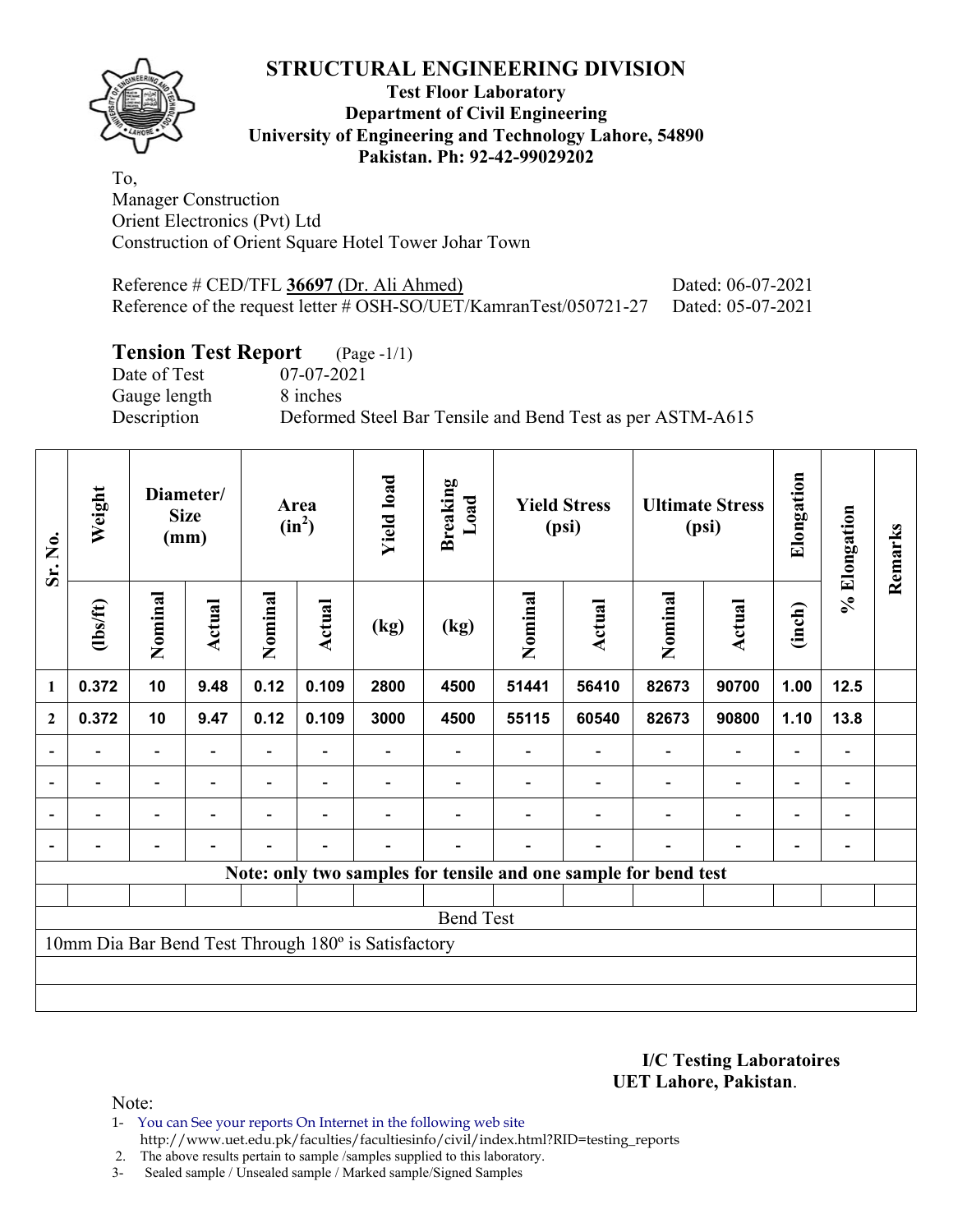

**Test Floor Laboratory Department of Civil Engineering University of Engineering and Technology Lahore, 54890 Pakistan. Ph: 92-42-99029202** 

**Ref: CED/TFL/07/36698 Dated: 06-07-2021 Dated of Test: 07-07-2021**

**To, M/S Amjad Engineering Services Lahore**

#### Subject: **- CALIBRATION OF PRESSURE GAUGE (MARK: TFL/07/36698)** (Page -1/2)

Reference to your Letter No. 2727B, Dated: 06/07/2021 on the subject cited above. One Pressure Gauge No. AES-1501 as received by us has been calibrated. The results are tabulated as under:

| <b>Total Range</b>       | $Zero -$ | $1000$ (bar) |
|--------------------------|----------|--------------|
| <b>Calibrated Range:</b> | Zero -   | 440 (bar)    |

| <b>Pressure Gauge Reading</b><br>(bar) | 40    | 80    | 120    | 160    | 200    | 240    | 280    | 320    | 360    | 400    | 440    |
|----------------------------------------|-------|-------|--------|--------|--------|--------|--------|--------|--------|--------|--------|
| Calibrated Load (kg)                   | 7300  | 14800 | 23100  | 30500  | 38500  | 45600  | 54000  | 61900  | 69900  | 78100  | 85900  |
| Calibrated Pressure (bar)              | 36.16 | 73.30 | 114.42 | 151.07 | 190.69 | 225.86 | 267.46 | 306.59 | 346.22 | 386.83 | 425.47 |

The Ram Are use for Calibration =  $198 \text{ cm}^2$ 

# **Calibration Cure for Pressure Gauge No. AES-1501**



 **UET Lahore, Pakistan**.

- 1- You can See your reports On Internet in the following web site http://www.uet.edu.pk/faculties/facultiesinfo/civil/index.html?RID=testing\_reports
- 2. The above results pertain to sample /samples supplied to this laboratory.
- 3- Sealed sample / Unsealed sample / Marked sample/Signed Samples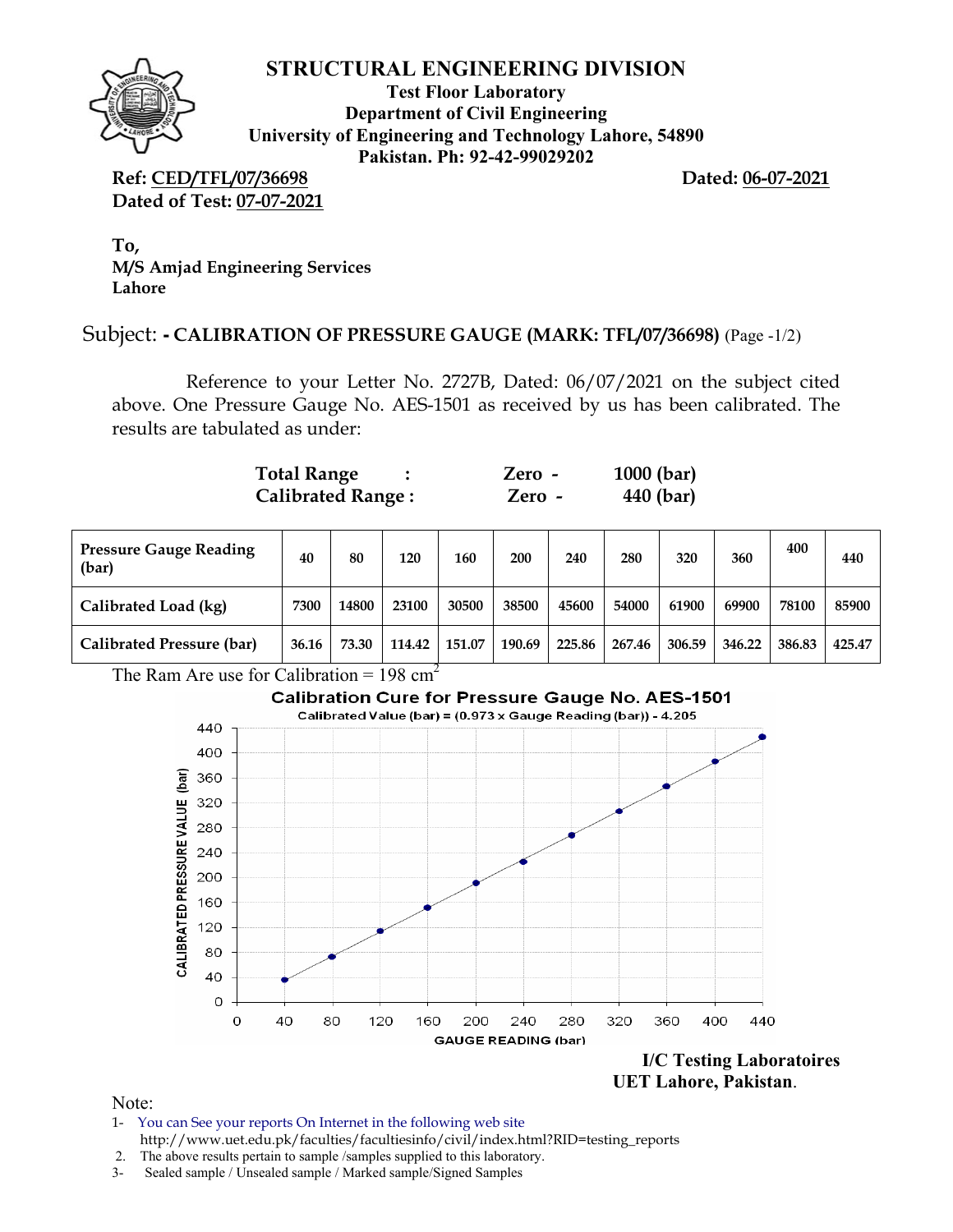

**Test Floor Laboratory Department of Civil Engineering University of Engineering and Technology Lahore, 54890 Pakistan. Ph: 92-42-99029202** 

**Ref: CED/TFL/07/36698 Dated: 06-07-2021 Dated of Test: 07-07-2021**

**To, M/S Amjad Engineering Services Lahore**

# Subject: **- CALIBRATION OF PRESSURE GAUGE (MARK: TFL/07/36698)** (Page -2/2)

Reference to your Letter No. 2727B, Dated: 06/07/2021 on the subject cited above. One Pressure Gauge No. AES-1502 as received by us has been calibrated. The results are tabulated as under:

| <b>Total Range</b>       | Zero -   | $1000$ (bar) |
|--------------------------|----------|--------------|
| <b>Calibrated Range:</b> | $Zero -$ | 440 (bar)    |

| <b>Pressure Gauge Reading</b><br>(bar) | 40    | 80    | 120    | 160    | 200    | 240    | 280    | 320    | 360    | 400    | 440    |
|----------------------------------------|-------|-------|--------|--------|--------|--------|--------|--------|--------|--------|--------|
| Calibrated Load (kg)                   | 7800  | 15000 | 23200  | 31200  | 39100  | 47100  | 54700  | 62600  | 70600  | 79100  | 87000  |
| Calibrated Pressure (bar)              | 38.63 | 74.30 | 114.91 | 154.53 | 193.66 | 233.29 | 270.93 | 310.06 | 349.68 | 391.78 | 430.91 |

The Ram Are use for Calibration =  $198 \text{ cm}^2$ 

# **Calibration Cure for Pressure Gauge No. AES-1502**



 **UET Lahore, Pakistan**.

- 1- You can See your reports On Internet in the following web site http://www.uet.edu.pk/faculties/facultiesinfo/civil/index.html?RID=testing\_reports
- 2. The above results pertain to sample /samples supplied to this laboratory.
- 3- Sealed sample / Unsealed sample / Marked sample/Signed Samples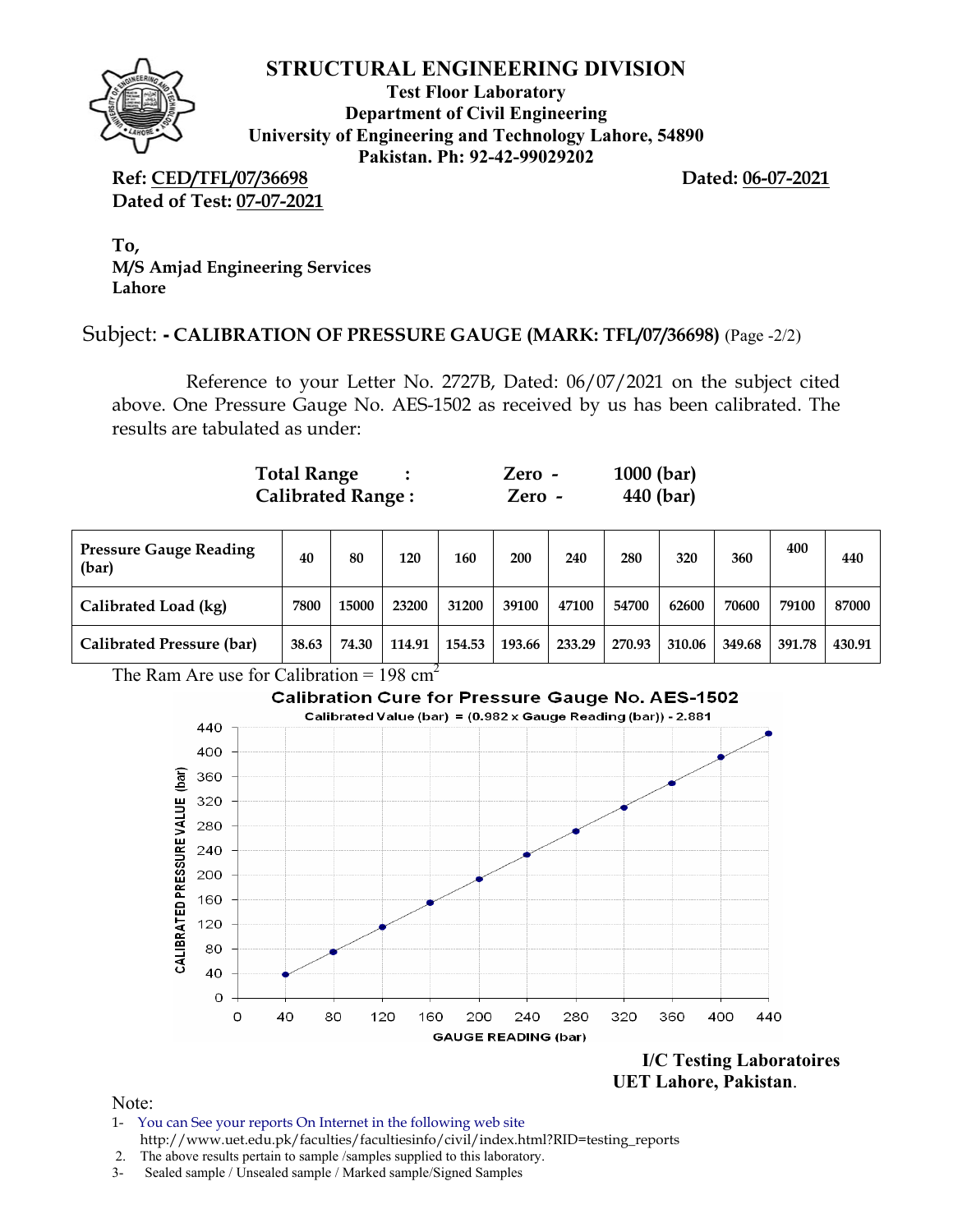

#### **Test Floor Laboratory Department of Civil Engineering University of Engineering and Technology Lahore, 54890 Pakistan. Ph: 92-42-99029202**

To, Sub Divisional Officer Lahore Canal Sub Division Lahore (Construction of Irrigation Engineering Academy Lahore)

Reference # CED/TFL **36699** (Dr. Ali Ahmed) Dated: 06-07-2021 Reference of the request letter # 338/28-W Dated: 17-03-2021

## **Tension Test Report** (Page -1/1) Date of Test 07-07-2021 Gauge length 8 inches Description Deformed Steel Bar Tensile and Bend Test as per ASTM-A615

| Sr. No.      | Weight                                        |                          | Diameter/<br>size |                | Area<br>$(in^2)$         | <b>Yield load</b> | <b>Breaking</b><br>Load                                         |         | <b>Yield Stress</b><br>(psi) |         | <b>Ultimate Stress</b><br>(psi) | Elongation | % Elongation   | Remarks                |
|--------------|-----------------------------------------------|--------------------------|-------------------|----------------|--------------------------|-------------------|-----------------------------------------------------------------|---------|------------------------------|---------|---------------------------------|------------|----------------|------------------------|
|              | $\frac{2}{10}$                                | Nominal<br>$(\#)$        | Actual<br>(inch)  | Nominal        | Actual                   | (kg)              | (kg)                                                            | Nominal | <b>Actual</b>                | Nominal | Actual                          | (inch)     |                |                        |
| 1            | 0.375                                         | $\mathbf{3}$             | 0.375             | 0.11           | 0.110                    | 3100              | 4800                                                            | 62200   | 61960                        | 96200   | 96000                           | 1.40       | 17.5           |                        |
| $\mathbf{2}$ | 0.371                                         | $\mathbf{3}$             | 0.373             | 0.11           | 0.109                    | 3300              | 4700                                                            | 66200   | 66640                        | 94200   | 95000                           | 1.20       | 15.0           | Kamran<br><b>Steel</b> |
|              |                                               |                          |                   | $\blacksquare$ |                          |                   |                                                                 |         |                              |         |                                 |            |                |                        |
|              |                                               | $\overline{\phantom{0}}$ |                   | $\blacksquare$ |                          |                   |                                                                 |         |                              |         | ۰                               |            | $\blacksquare$ |                        |
|              |                                               | ۰                        |                   | -              | $\overline{\phantom{0}}$ |                   |                                                                 |         |                              |         | $\blacksquare$                  |            | $\overline{a}$ |                        |
|              |                                               |                          |                   |                |                          |                   |                                                                 |         |                              |         |                                 |            | $\overline{a}$ |                        |
|              |                                               |                          |                   |                |                          |                   | Note: only two samples for tensile and one sample for bend test |         |                              |         |                                 |            |                |                        |
|              |                                               |                          |                   |                |                          |                   |                                                                 |         |                              |         |                                 |            |                |                        |
|              |                                               |                          |                   |                |                          |                   | <b>Bend Test</b>                                                |         |                              |         |                                 |            |                |                        |
|              | #3 Bar Bend Test Through 180° is Satisfactory |                          |                   |                |                          |                   |                                                                 |         |                              |         |                                 |            |                |                        |
|              |                                               |                          |                   |                |                          |                   |                                                                 |         |                              |         |                                 |            |                |                        |
|              |                                               |                          |                   |                |                          |                   |                                                                 |         |                              |         |                                 |            |                |                        |

**I/C Testing Laboratoires UET Lahore, Pakistan**.

- 1- You can See your reports On Internet in the following web site http://www.uet.edu.pk/faculties/facultiesinfo/civil/index.html?RID=testing\_reports
- 2. The above results pertain to sample /samples supplied to this laboratory.
- 3- Sealed sample / Unsealed sample / Marked sample/Signed Samples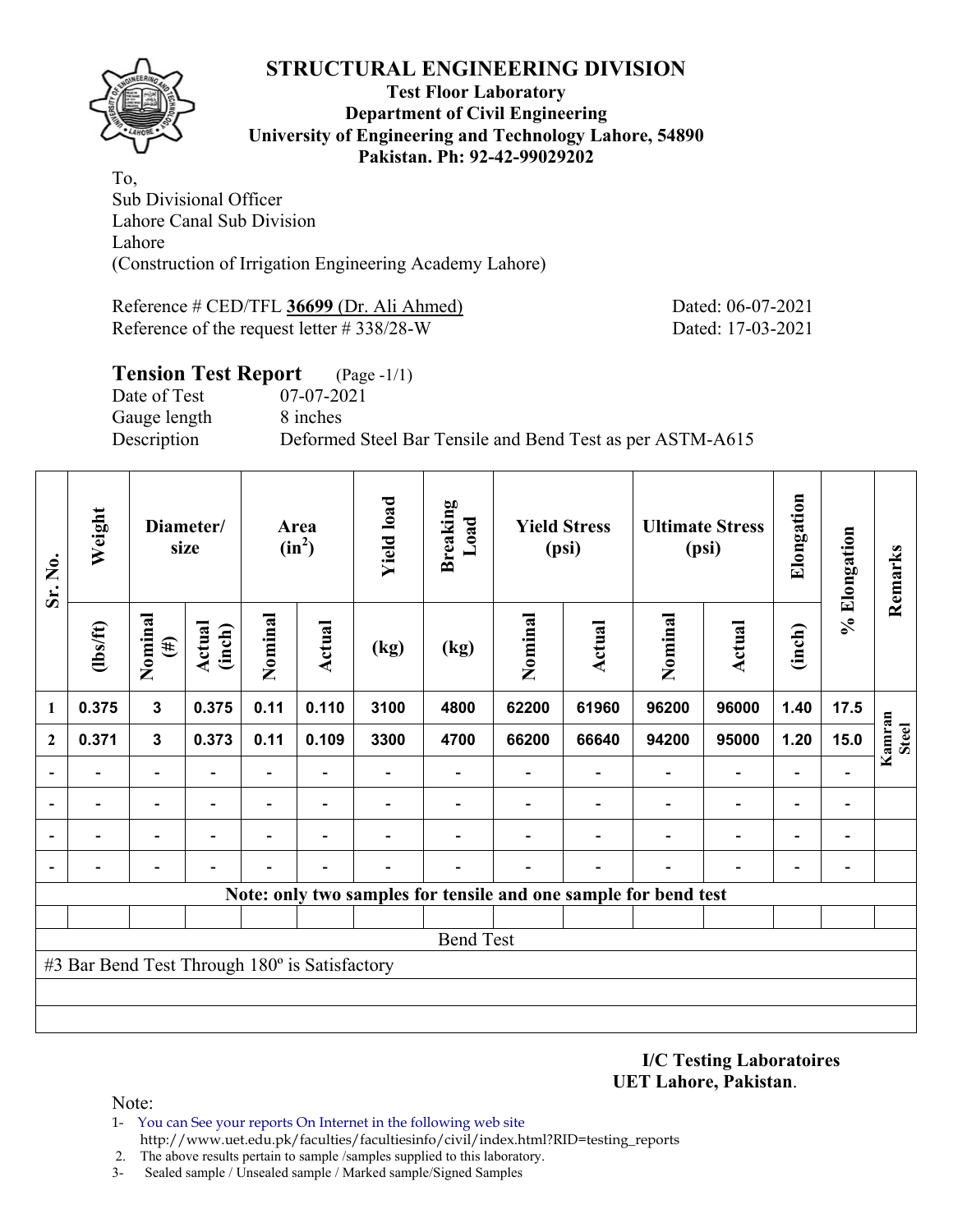

#### **Test Floor Laboratory Department of Civil Engineering University of Engineering and Technology Lahore, 54890 Pakistan. Ph: 92-42-99029202**

To, M/S Building Standar Ltd Lahpore (Shahzad Textile Mills, Sheikhupura Road, Lahore)

Reference # CED/TFL **36700** (Dr. Ali Ahmed) Dated: 06-07-2021 Reference of the request letter # GT/LTR/210705-071 Dated: 05-07-2021

# **Tension Test Report** (Page -1/2)

Date of Test 07-07-2021 Gauge length 8 inches

Description Deformed Steel Bar Tensile Test as per ASTM-A615

| Sr. No.                  | Weight                   |                              | Diameter/<br>size        |                          | Area<br>$(in^2)$         | <b>Yield load</b>        | <b>Breaking</b><br>Load                |                          | <b>Yield Stress</b><br>(psi) |                          | <b>Ultimate Stress</b><br>(psi) | Elongation               | % Elongation             | Remarks |
|--------------------------|--------------------------|------------------------------|--------------------------|--------------------------|--------------------------|--------------------------|----------------------------------------|--------------------------|------------------------------|--------------------------|---------------------------------|--------------------------|--------------------------|---------|
|                          | $\frac{2}{10}$           | Nominal<br>$(\#)$            | Actual<br>(inch)         | Nominal                  | Actual                   | (kg)                     | (kg)                                   | Nominal                  | Actual                       | Nominal                  | Actual                          | (inch)                   |                          |         |
| 1                        | 0.383                    | $\mathbf{3}$                 | 0.378                    | 0.11                     | 0.112                    | 3800                     | 5400                                   | 76200                    | 74470                        | 108200                   | 105900                          | 1.20                     | 15.0                     |         |
| $\overline{\phantom{a}}$ |                          | $\overline{\phantom{0}}$     |                          | $\overline{\phantom{a}}$ |                          |                          | $\overline{\phantom{0}}$               | $\overline{\phantom{0}}$ |                              | $\overline{\phantom{0}}$ | $\overline{\phantom{a}}$        | -                        | -                        |         |
| $\overline{\phantom{0}}$ | $\overline{\phantom{0}}$ | $\overline{\phantom{0}}$     | $\overline{\phantom{0}}$ | $\overline{\phantom{0}}$ | $\blacksquare$           |                          |                                        |                          | ۰                            | $\overline{\phantom{0}}$ | $\overline{\phantom{a}}$        | $\overline{\phantom{0}}$ | $\blacksquare$           |         |
| $\overline{\phantom{0}}$ | $\overline{\phantom{0}}$ | $\qquad \qquad \blacksquare$ | $\overline{\phantom{0}}$ | $\overline{\phantom{a}}$ | $\blacksquare$           | $\overline{\phantom{0}}$ |                                        |                          | $\overline{\phantom{0}}$     | $\overline{\phantom{0}}$ | $\overline{\phantom{a}}$        | $\overline{\phantom{a}}$ | $\overline{\phantom{a}}$ |         |
| $\overline{a}$           | -                        | $\overline{\phantom{0}}$     | $\overline{\phantom{0}}$ | -                        | $\overline{\phantom{a}}$ |                          |                                        |                          | ۰                            | $\overline{\phantom{0}}$ | $\overline{\phantom{a}}$        | $\overline{\phantom{0}}$ | $\overline{\phantom{a}}$ |         |
| $\overline{a}$           |                          | $\overline{\phantom{0}}$     |                          |                          | $\overline{\phantom{a}}$ |                          |                                        |                          |                              |                          | $\overline{\phantom{a}}$        | $\overline{\phantom{0}}$ | $\blacksquare$           |         |
|                          |                          |                              |                          |                          |                          |                          | Note: only one sample for tensile test |                          |                              |                          |                                 |                          |                          |         |
|                          |                          |                              |                          |                          |                          |                          |                                        |                          |                              |                          |                                 |                          |                          |         |
|                          | <b>Bend Test</b>         |                              |                          |                          |                          |                          |                                        |                          |                              |                          |                                 |                          |                          |         |
|                          |                          |                              |                          |                          |                          |                          |                                        |                          |                              |                          |                                 |                          |                          |         |
|                          |                          |                              |                          |                          |                          |                          |                                        |                          |                              |                          |                                 |                          |                          |         |
|                          |                          |                              |                          |                          |                          |                          |                                        |                          |                              |                          |                                 |                          |                          |         |

**I/C Testing Laboratoires UET Lahore, Pakistan**.

Note:

1- You can See your reports On Internet in the following web site

http://www.uet.edu.pk/faculties/facultiesinfo/civil/index.html?RID=testing\_reports

2. The above results pertain to sample /samples supplied to this laboratory.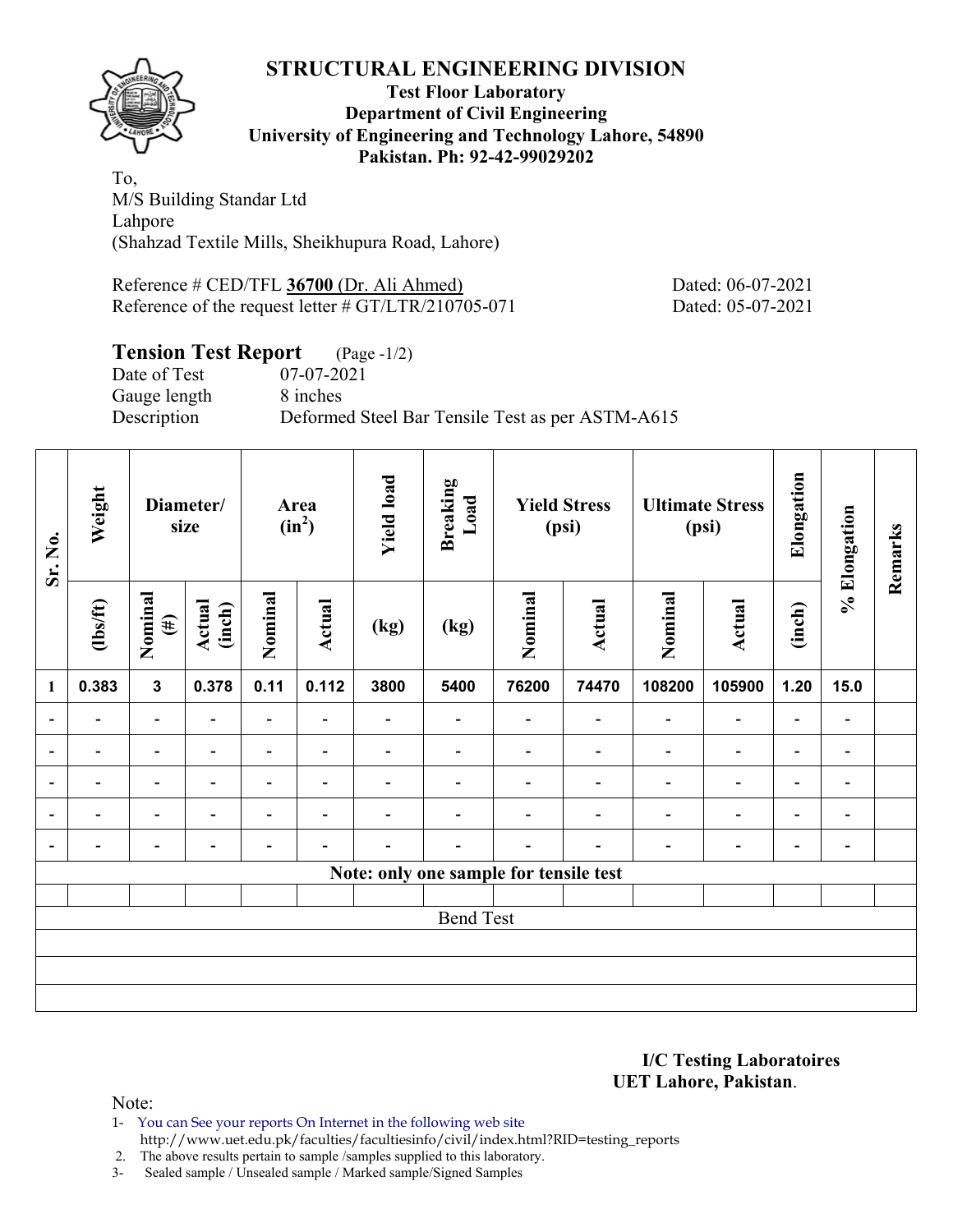

#### **Test Floor Laboratory Department of Civil Engineering University of Engineering and Technology Lahore, 54890 Pakistan. Ph: 92-42-99029202**

To, M/S Building Standar Ltd Lahpore (Shahzad Textile Mills, sheikhupura Road, Lahore)(Power Roof Slab (Old))

Reference # CED/TFL **36700** (Dr. Ali Ahmed) Dated: 06-07-2021 Reference of the request letter # GT/LTR/210705-070 Dated: 05-07-2021

# **Tension Test Report** (Page -2/2)

Date of Test 07-07-2021 Gauge length 8 inches Description Tor Steel Bar Tensile Test as per BS-4461

| Sr. No.        | Weight                   |                          | Diameter/<br>size        | Area<br>$(in^2)$         |                          | <b>Yield load</b>        | <b>Breaking</b><br>Load | <b>Yield Stress</b><br>(psi)            |                          |                          | <b>Ultimate Stress</b><br>(psi) | Elongation               | % Elongation                 | Remarks |
|----------------|--------------------------|--------------------------|--------------------------|--------------------------|--------------------------|--------------------------|-------------------------|-----------------------------------------|--------------------------|--------------------------|---------------------------------|--------------------------|------------------------------|---------|
|                | $\frac{2}{10}$           | Nominal<br>$(\#)$        | Actual<br>(inch)         | Nominal                  | Actual                   | (kg)                     | (kg)                    | Nominal                                 | Actual                   | Nominal                  | Actual                          | (inch)                   |                              |         |
| $\mathbf{1}$   | 0.377                    | $\mathbf{3}$             | 0.376                    | 0.11                     | 0.111                    | 3360                     | 4200                    | 67400                                   | 66820                    | 84200                    | 83600                           | 0.10                     | 5.0                          |         |
| $\blacksquare$ | $\blacksquare$           | $\blacksquare$           |                          | ٠                        |                          | $\blacksquare$           |                         |                                         | $\blacksquare$           | $\blacksquare$           | $\overline{\phantom{0}}$        | ۰                        |                              |         |
| $\blacksquare$ | $\overline{\phantom{0}}$ | $\overline{\phantom{a}}$ |                          | $\overline{\phantom{0}}$ | ٠                        |                          |                         |                                         | $\overline{\phantom{0}}$ | $\overline{\phantom{0}}$ | $\qquad \qquad \blacksquare$    | $\overline{\phantom{a}}$ |                              |         |
| ۰              | $\overline{\phantom{0}}$ | $\overline{\phantom{a}}$ | $\overline{\phantom{0}}$ | $\overline{\phantom{0}}$ | $\blacksquare$           | $\overline{\phantom{0}}$ |                         |                                         | $\overline{\phantom{0}}$ | $\overline{\phantom{0}}$ | $\overline{\phantom{0}}$        | $\overline{\phantom{a}}$ | $\blacksquare$               |         |
|                | $\overline{\phantom{0}}$ | $\overline{\phantom{0}}$ |                          | $\overline{\phantom{0}}$ | ٠                        |                          |                         |                                         |                          | $\overline{\phantom{0}}$ | $\overline{\phantom{0}}$        | $\overline{\phantom{0}}$ | $\qquad \qquad \blacksquare$ |         |
|                | $\overline{\phantom{0}}$ | $\overline{\phantom{0}}$ |                          | -                        | $\overline{\phantom{0}}$ |                          | -                       |                                         |                          | ۰                        | $\qquad \qquad \blacksquare$    | $\overline{\phantom{a}}$ | $\blacksquare$               |         |
|                |                          |                          |                          |                          |                          |                          |                         | Note: only two samples for tensile test |                          |                          |                                 |                          |                              |         |
|                |                          |                          |                          |                          |                          |                          |                         |                                         |                          |                          |                                 |                          |                              |         |
|                |                          |                          |                          |                          |                          |                          | <b>Bend Test</b>        |                                         |                          |                          |                                 |                          |                              |         |
|                |                          |                          |                          |                          |                          |                          |                         |                                         |                          |                          |                                 |                          |                              |         |
|                |                          |                          |                          |                          |                          |                          |                         |                                         |                          |                          |                                 |                          |                              |         |
|                |                          |                          |                          |                          |                          |                          |                         |                                         |                          |                          |                                 |                          |                              |         |

**I/C Testing Laboratoires UET Lahore, Pakistan**.

Note:

1- You can See your reports On Internet in the following web site http://www.uet.edu.pk/faculties/facultiesinfo/civil/index.html?RID=testing\_reports

2. The above results pertain to sample /samples supplied to this laboratory.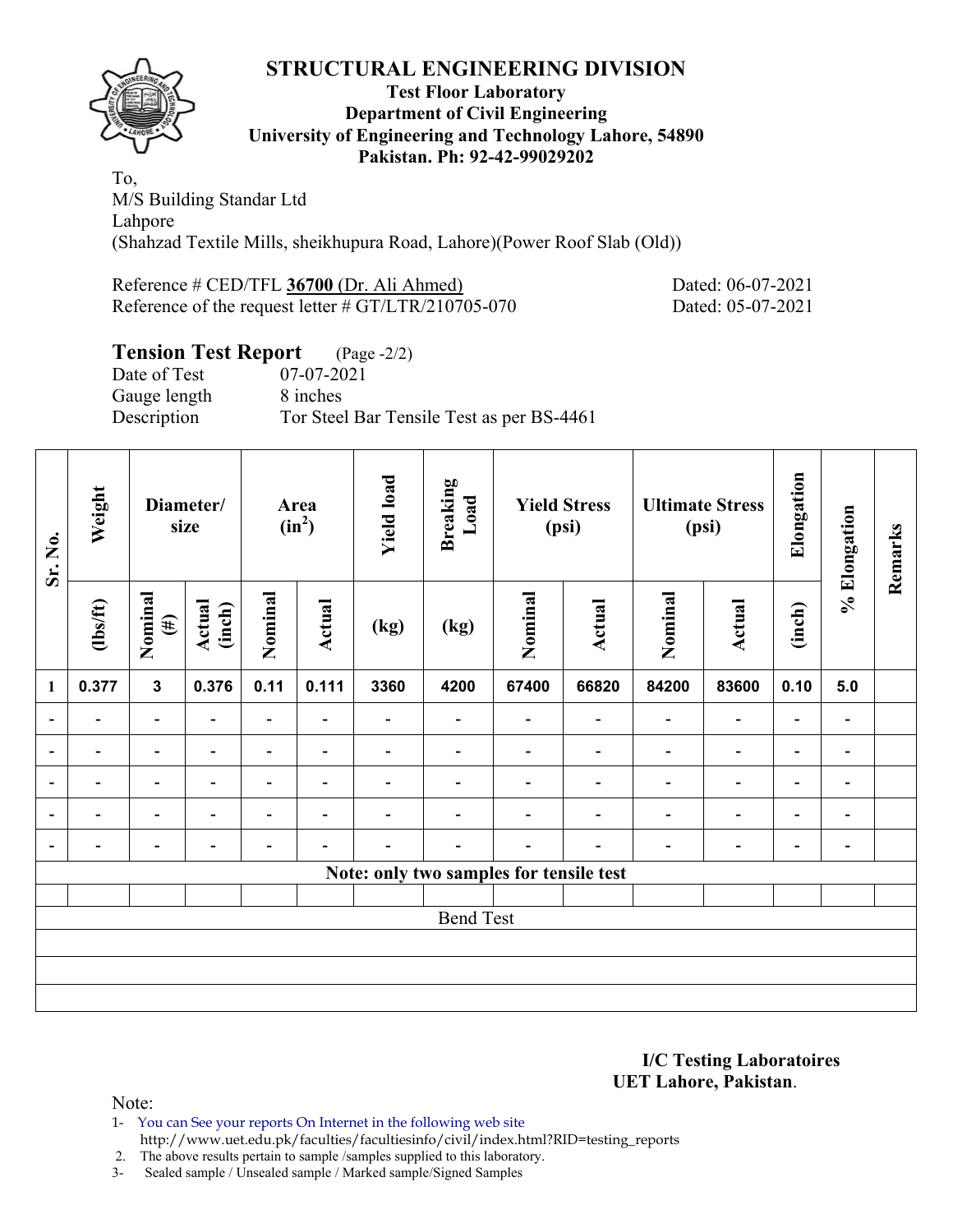

**Test Floor Laboratory Department of Civil Engineering University of Engineering and Technology Lahore, 54890 Pakistan. Ph: 92-42-99029202** 

To, M/S Salman Developers Gulberg III, Lahore (Grand Square Mall)

Reference # CED/TFL **36701** (Dr. Ali Ahmed) Dated: 06-07-2021 Reference of the request letter # Nil Dated: 02-07-2021

# **Tension Test Report** (Page -1/1) Date of Test 07-07-2021 Gauge length 8 inches Description Deformed Steel Bar Tensile and Bend Test as per ASTM-A615

| Sr. No.        | Weight         |                          | Diameter/<br><b>Size</b><br>(inch) |                | Area<br>$(in^2)$                                          |                                                     | <b>Breaking</b><br>Load | <b>Yield Stress</b><br>(psi) |                          |                                                                 | <b>Ultimate Stress</b><br>(psi) | Elongation                   | % Elongation                 | Remarks |
|----------------|----------------|--------------------------|------------------------------------|----------------|-----------------------------------------------------------|-----------------------------------------------------|-------------------------|------------------------------|--------------------------|-----------------------------------------------------------------|---------------------------------|------------------------------|------------------------------|---------|
|                | (1bs/ft)       | Nominal                  | Actual                             | Nominal        | Nominal<br><b>Actual</b><br><b>Actual</b><br>(kg)<br>(kg) |                                                     | Nominal                 | <b>Actual</b>                | (inch)                   |                                                                 |                                 |                              |                              |         |
| 1              | 0.381          | 3/8                      | 0.377                              | 0.11           | 0.112                                                     | 3100                                                | 4300                    | 62200                        | 61090                    | 86200                                                           | 84800                           | 1.50                         | 18.8                         |         |
| $\mathbf{2}$   | 0.384          | 3/8                      | 0.379                              | 0.11           | 0.113                                                     | 3500                                                | 5000                    | 70200                        | 68350                    | 100200                                                          | 97700                           | 1.00                         | 12.5                         |         |
|                |                |                          |                                    |                |                                                           |                                                     |                         |                              |                          |                                                                 |                                 |                              |                              |         |
| $\overline{a}$ |                | $\overline{\phantom{a}}$ | $\overline{\phantom{a}}$           |                | $\blacksquare$                                            |                                                     |                         |                              |                          | $\blacksquare$                                                  | $\overline{a}$                  | $\qquad \qquad \blacksquare$ | $\qquad \qquad \blacksquare$ |         |
|                | $\blacksquare$ | $\overline{\phantom{0}}$ |                                    | $\blacksquare$ | $\blacksquare$                                            |                                                     |                         |                              |                          | ۰                                                               | $\overline{\phantom{0}}$        | $\overline{\phantom{0}}$     |                              |         |
|                |                | $\overline{\phantom{0}}$ | $\blacksquare$                     |                | $\blacksquare$                                            |                                                     |                         |                              | $\overline{\phantom{0}}$ |                                                                 | $\overline{a}$                  | $\overline{\phantom{0}}$     |                              |         |
|                |                |                          |                                    |                |                                                           |                                                     |                         |                              |                          | Note: only two samples for tensile and one sample for bend test |                                 |                              |                              |         |
|                |                |                          |                                    |                |                                                           |                                                     |                         |                              |                          |                                                                 |                                 |                              |                              |         |
|                |                |                          |                                    |                |                                                           |                                                     | <b>Bend Test</b>        |                              |                          |                                                                 |                                 |                              |                              |         |
|                |                |                          |                                    |                |                                                           | 3/8" Dia Bar Bend Test Through 180° is Satisfactory |                         |                              |                          |                                                                 |                                 |                              |                              |         |
|                |                |                          |                                    |                |                                                           |                                                     |                         |                              |                          |                                                                 |                                 |                              |                              |         |
|                |                |                          |                                    |                |                                                           |                                                     |                         |                              |                          |                                                                 |                                 |                              |                              |         |

**I/C Testing Laboratoires UET Lahore, Pakistan**.

Note:

1- You can See your reports On Internet in the following web site http://www.uet.edu.pk/faculties/facultiesinfo/civil/index.html?RID=testing\_reports

2. The above results pertain to sample /samples supplied to this laboratory.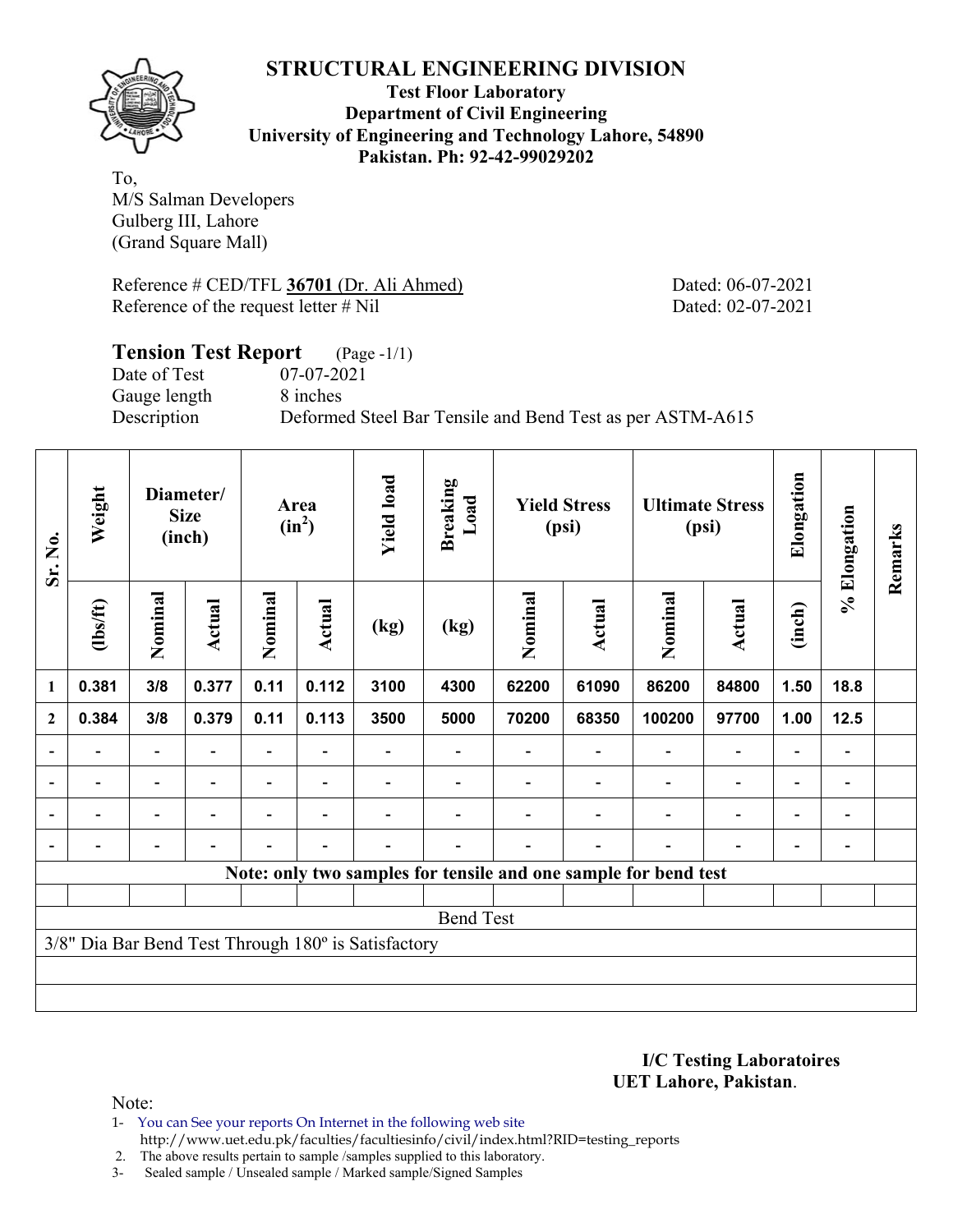

#### **Test Floor Laboratory Department of Civil Engineering University of Engineering and Technology Lahore, 54890 Pakistan. Ph: 92-42-99029202**

To, M/S Defence Housing Authority. Lahore Cantt (Construction of Infrastructure Works Overseas Enclave Sector –T, Phase-VII DHA Lahore) – (M/s DHA C)

| Reference # CED/TFL 36703 (Dr. Ali Ahmed)                       | Dated: 06-07-2021 |
|-----------------------------------------------------------------|-------------------|
| Reference of the request letter $\# 408/241/E/Lab/101/09T/OHWT$ | Dated: 06-07-2021 |

# **Tension Test Report** (Page -1/1)

Date of Test 07-07-2021 Gauge length 8 inches

Description Deformed Steel Bar Tensile and Bend Test as per ASTM-A615

| Sr. No.                                                         | Weight                   | Diameter/<br>size        |                          |                |                          | Area<br>$(in^2)$ |      | <b>Yield load</b> | <b>Breaking</b><br>Load | <b>Yield Stress</b><br>(psi) |                          | <b>Ultimate Stress</b><br>(psi) |                          | Elongation | % Elongation | Remarks |
|-----------------------------------------------------------------|--------------------------|--------------------------|--------------------------|----------------|--------------------------|------------------|------|-------------------|-------------------------|------------------------------|--------------------------|---------------------------------|--------------------------|------------|--------------|---------|
|                                                                 | $\frac{2}{10}$           | Nominal<br>$(\#)$        | Actual<br>(inch)         | Nominal        | Actual                   | (kg)             | (kg) | Nominal           | <b>Actual</b>           | Nominal                      | <b>Actual</b>            | (inch)                          |                          |            |              |         |
| $\mathbf{1}$                                                    | 0.371                    | $\mathbf{3}$             | 0.373                    | 0.11           | 0.109                    | 2500             | 3900 | 50100             | 50540                   | 78200                        | 78900                    | 1.70                            | 21.3                     |            |              |         |
| $\overline{2}$                                                  | 0.369                    | 3                        | 0.372                    | 0.11           | 0.108                    | 2500             | 3800 | 50100             | 50810                   | 76200                        | 77300                    | 1.60                            | 20.0                     | SJ Steel   |              |         |
| $\blacksquare$                                                  | $\overline{\phantom{0}}$ | $\blacksquare$           |                          | Ξ.             |                          |                  |      |                   |                         |                              | $\overline{\phantom{0}}$ |                                 |                          |            |              |         |
| $\overline{\phantom{0}}$                                        |                          | $\overline{\phantom{0}}$ | $\overline{\phantom{0}}$ | $\overline{a}$ | $\overline{\phantom{0}}$ |                  |      |                   |                         | $\blacksquare$               | $\overline{\phantom{a}}$ | $\overline{a}$                  | $\overline{\phantom{0}}$ |            |              |         |
| $\overline{\phantom{a}}$                                        |                          |                          |                          |                |                          |                  |      |                   |                         |                              |                          |                                 | $\blacksquare$           |            |              |         |
| $\blacksquare$                                                  |                          |                          |                          |                |                          |                  |      |                   |                         |                              |                          |                                 | $\blacksquare$           |            |              |         |
| Note: only two samples for tensile and one sample for bend test |                          |                          |                          |                |                          |                  |      |                   |                         |                              |                          |                                 |                          |            |              |         |
|                                                                 |                          |                          |                          |                |                          |                  |      |                   |                         |                              |                          |                                 |                          |            |              |         |
| <b>Bend Test</b>                                                |                          |                          |                          |                |                          |                  |      |                   |                         |                              |                          |                                 |                          |            |              |         |
| #3 Bar Bend Test Through 180° is Satisfactory                   |                          |                          |                          |                |                          |                  |      |                   |                         |                              |                          |                                 |                          |            |              |         |
|                                                                 |                          |                          |                          |                |                          |                  |      |                   |                         |                              |                          |                                 |                          |            |              |         |
|                                                                 |                          |                          |                          |                |                          |                  |      |                   |                         |                              |                          |                                 |                          |            |              |         |

**I/C Testing Laboratoires UET Lahore, Pakistan**.

- 1- You can See your reports On Internet in the following web site http://www.uet.edu.pk/faculties/facultiesinfo/civil/index.html?RID=testing\_reports
- 2. The above results pertain to sample /samples supplied to this laboratory.
- 3- Sealed sample / Unsealed sample / Marked sample/Signed Samples